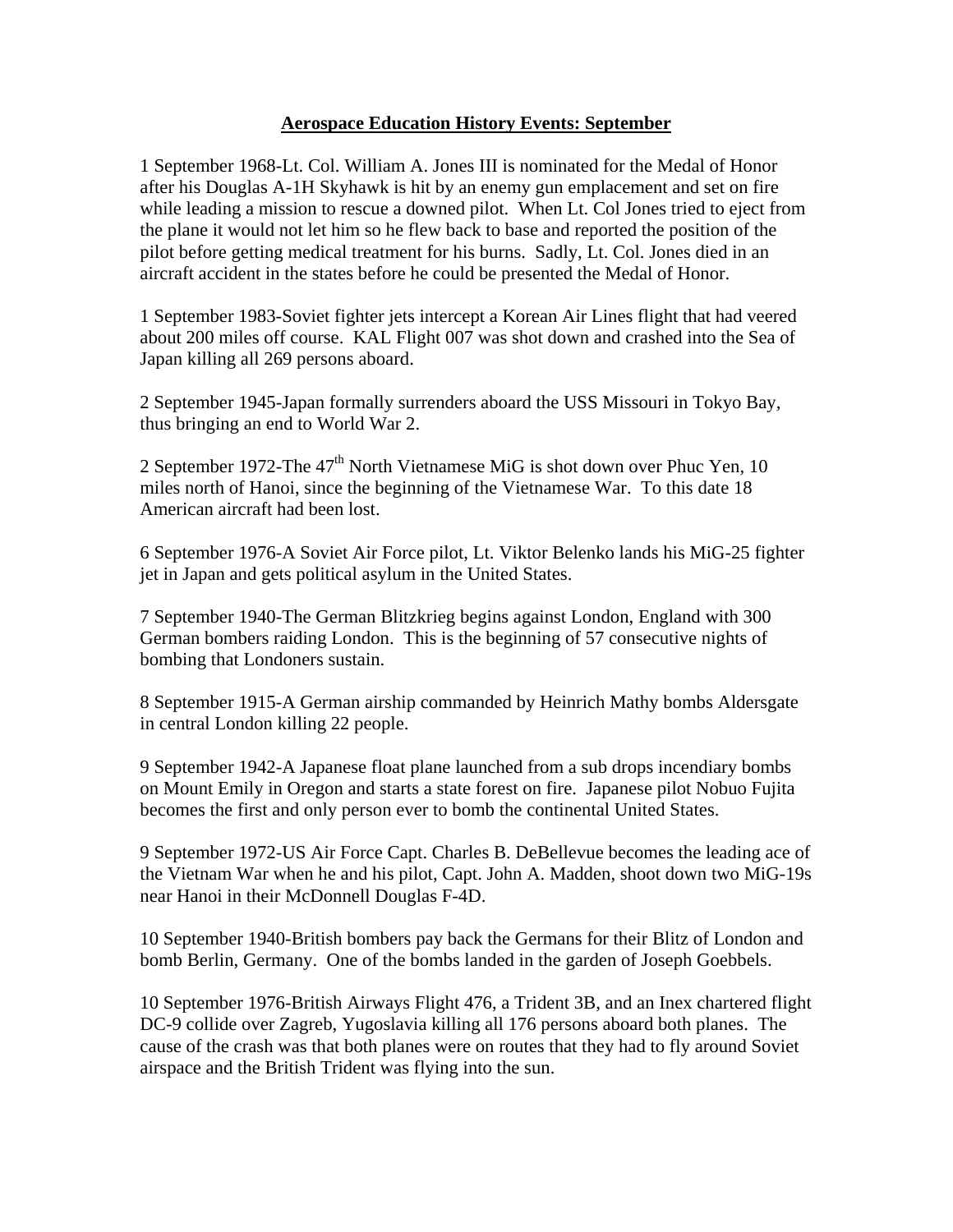11 September 1991-A Continental Express, Brazilian made Embraer 120, commuter plane crashes near Huston, Texas killing all 14 persons aboard. The cause of the crash of Flight 2574 was poor communication between the maintenance crew when screws were left unfastened on the horizontal stabilizer. After takeoff the plane broke up over Eagle Lake.

11 September 2001-At 8:45 am an American Airlines Boeing 767 flies into the north tower of the World Trade Center killing all persons aboard, 18 minutes later at 9:03 am a second Boeing 767, United Airlines Flight 175, flew into the south tower of the World Trade Center killing all aboard that flight as well. At 9:45 am a Boeing 757, American Airlines Flight 77 crashes into the west side of the Pentagon killing 125 civilian and military personnel as well as the 64 persons aboard the airplane. At about 10:10 am United Airlines Flight 93 crashes in a field in Pennsylvania after passenger fought for control of the plane with the terrorists. At about 10:00 am the south tower of the World Trade Center collapsed. At about 10:30 am the north tower of the World Trade Center collapsed. About 3,500 persons lost their lives in the Trade Center collapse, including firefighters, paramedics, police officers and Port Authority police officers.

13 September 1935-Howard Hughes sets a new speed record in an aircraft while flying a plane he personally helped design. While flying the H-1 racer Hughes sets a new speed record of 352 miles per hour. The Japanese later used the design of the H-1 for their Zeros.

13 September 1968-Maj. Gen. Keith L. Ware is killed when his helicopter is shot down. Maj. Gen Ware was the commander of the  $1<sup>st</sup>$  Infantry Division, also known as the "Big" Red One". He also became the first of two division commanders to be killed in the war.

14 September 1959-A Soviet built rocket becomes the first man made object to make contact with the lunar surface of the moon.

15 September 1940-The Battle of Britain changes course when British RAF pilots shoot down 56 invading German aircraft in less than an hour. Although the British lost 40 aircraft, the Germans were denied air supremacy.

17 September 1916-German fighter pilot Manfred von Richthofen, known better as the Red Baron for his bright red painted plane he flew in later years, shoots down his first airplane.

17 September 1976-NASA publicly unveils the first Space Shuttle, the Enterprise, during a ceremony in Palmdale, California.

19 September 1941-German bombers get through Russian antiaircraft defense and bomb the city of Lenningrad.

21 September 1942-The B-29 Superfortress bomber makes its first flight over Seattle, Washington. The B-29 was conceived in 1939 by Gen. Hap Arnold and would later go